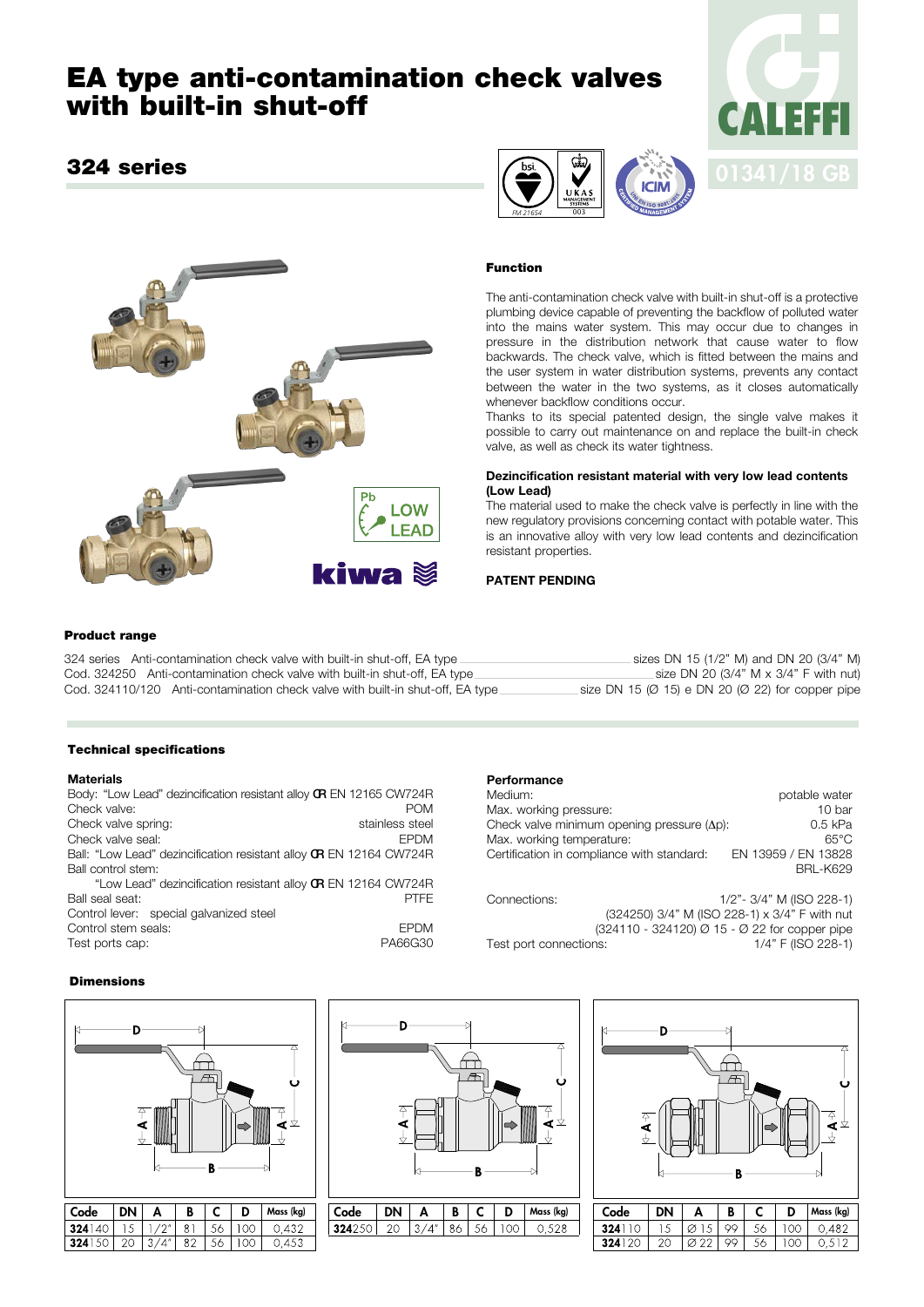#### **Hydraulic characteristics**



# **Backflow**

Potable water, flowing in the mains supply network, may suffer from hazardous pollution mainly caused by the return of contaminated medium from downstream systems directly connected to the main supply. This phenomenon, termed "backflow", occurs when:

a) the pressure in the mains system is lower than the pressure in the downstream hydraulic circuit (back syphonage). This situation may occur when there is a pipe breaking in the mains system or when demand on the mains supply network by consumers is very heavy. b) the pressure in the downstream circuit rises (counter

pressure/downstream overpressure) due, for example, to a water inlet pumped from a well.



#### **Risk assessment**

Given the potential danger of the phenomenon and the requirements of current regulations, the risk of pollution by backflow must be assessed on the basis of the type of system and the characteristic of the medium that flows in it. An appropriate backflow prevention device must be selected on the basis of that assessment performed by the system designer and the mains supply Company. The device must be located along the supply line at those points at risk of backflow which would be hazardous to human health.

#### **Application of the EA type anti-pollution check valve with reference to European standard EN 1717 and EN 13959**

The use of EA type anti-pollution check valve is governed by the new European standards relating to the prevention of pollution caused by backflow.

The reference standard is EN 1717: 2000 *"Protection against pollution of potable water in water installations and general requirements of devices to prevent pollution by backflow".*

This standard classifies the water in the systems according to the level of risk it represents for human health.

**Category 1:** Water to be used for human consumption coming directly from a potable water distribution system.

**Category 2:** Fluid presenting no human health hazard, as per 1, the quality of which can have undergone a change in taste, odour, colour or temperature.

**Category 3:** Fluid representing some human health hazard due to the presence of one or more harmful substances.

**Category 4**: Fluid presenting a human health hazard due to the presence of one or more "toxic" or "very toxic" substances or one or more radioactive, mutagenic or carcinogenic substances.

**Category 5:** Fluid presenting a human health hazard due to the presence of microbiological or viral elements.

According to this classification, suitable backflow prevention devices must be fitted in water distribution circuits.

**EA type anti-pollution check valves can be used to offer protection against the risk of water contamination up to category 2. For category 3 water, it is necessary to use a CA type backflow preventer.**

The table below, called the "Protection matrix", associates the various types of system with the related fluid categories, and was created based on the indications provided in European standard EN 1717 and in Local Regulations. The table is not comprehensive, and checks should conducted at the time of application to ensure compliance with any local standards or regulations.

The European standard EN 13959 – *"Anti-pollution check valves from DN 6 to DN 250. Family E, type A, B, C and D."* defines the functional, dimensional and mechanical requirements of anti-pollution check valves.

| <b>Protection matrix</b>                              |             |     |  |
|-------------------------------------------------------|-------------|-----|--|
| <b>System type</b>                                    | Cat. medium |     |  |
|                                                       | 2           | 3   |  |
| General                                               |             |     |  |
| Hot and cold water mixing devices                     |             |     |  |
| in domestic water systems                             | ×           |     |  |
| Water cooling devices for air conditioning units,     |             |     |  |
| without additives                                     | ×           |     |  |
| Filling of heating systems, without additives         |             | sk. |  |
| Domestic water softeners regenerated with common salt | ×.          |     |  |
| Commercial water softeners                            |             |     |  |
| (only regenerated with common salt)                   |             | sk. |  |
| Water in sinks, baths and showers                     | sk.         |     |  |
| Domestic dishwashers and washing machines             |             | 漱   |  |
| Domestic, residential or commercial gardens           |             |     |  |
| Hand-held fertiliser sprayers for use                 |             |     |  |
| in domestic gardens                                   |             | 冰   |  |
| Catering                                              |             |     |  |
| Automatic dispensers without injection                |             |     |  |
| of ingredients or CO2                                 | ×           |     |  |
| Ice-making machines                                   | ×.          |     |  |
| Large kitchen machines with automatic filling systems | ×.          |     |  |
| <b>Medical</b>                                        |             |     |  |
| Domestic dialysis machines                            |             | ×   |  |

#### **Certification**

**The 324 series anti-contamination check valves are certified to BRL-K269 by the body KIWA, in accordance with the EN 13959 and EN 13828 standards.**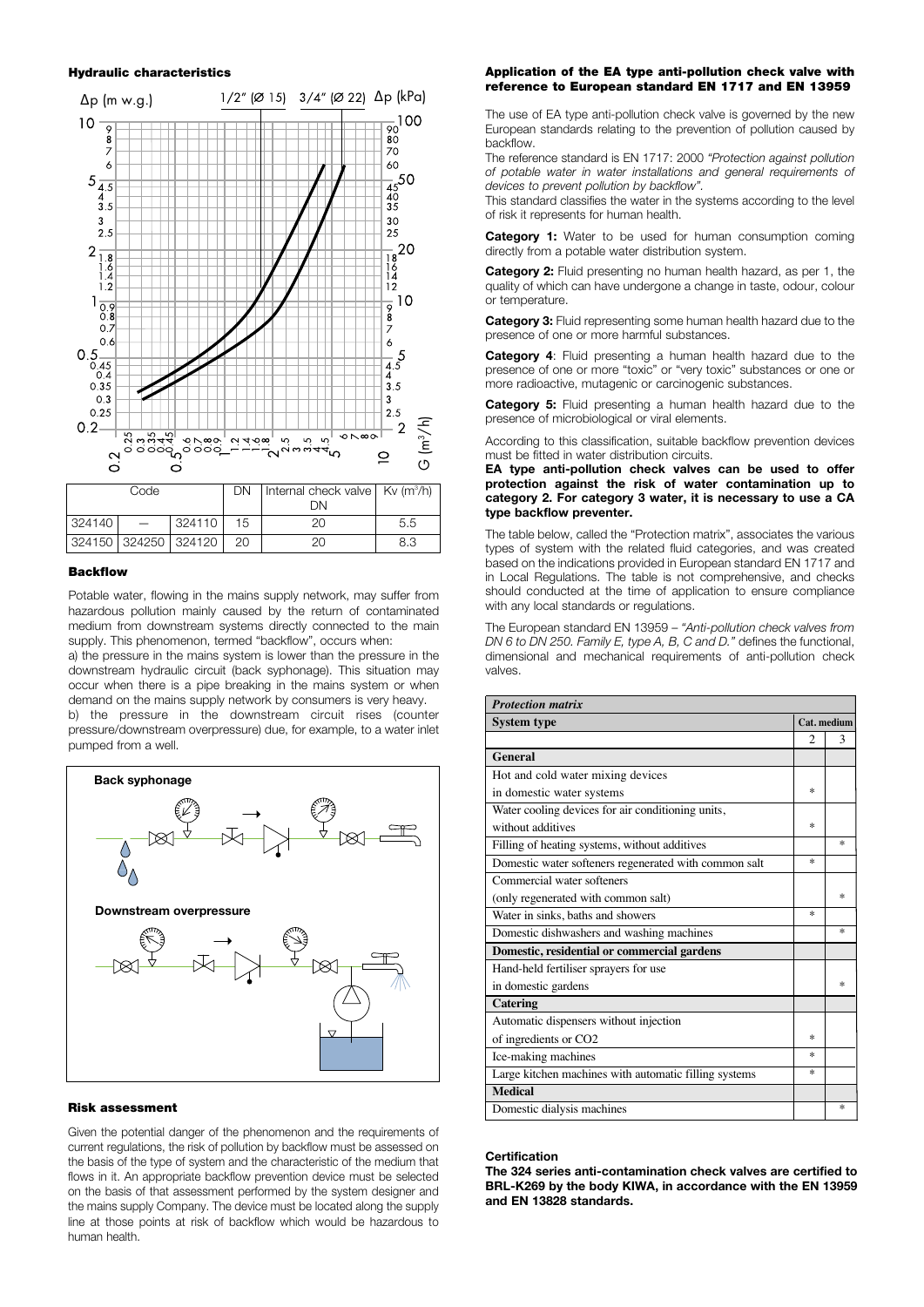# **Operating principle**

The anti-pollution check valve with built-in shut-off valve is comprised of a valve body (1), a check valve  $(2)$ , two test ports  $(3)$  – one downstream for operation checks and one downstream for system pressure testing – a shut-off ball valve (4) with control lever (5). The check valve (2) delimits two distinct zones: one upstream or at the inlet (A), and one downstream or at the outlet (B).

## **Operating conditions**

Three possible operating conditions can be obtained according to the position of the control lever:

- 1) lever longitudinal to the valve: normal operating conditions
- 2) lever perpendicular to the valve, rotated clockwise through 90° relative to the longitudinal position: EA check valve operation check
- 3) lever perpendicular to the valve, rotated anti-clockwise through 90° relative to the longitudinal position: operation access to EA check valve for maintenance or replacement.

#### **Correct flow conditions**

In correct flow conditions, the check valve (2) opens automatically when the pressure in the flow direction upstream (A) is greater than the downstream value (B).



#### **No flow conditions**

The check valve (2) closes in advance under the action of the force exerted by the spring when the pressure downstream (B) begins to equal the value upstream (A), after the flow has stopped.



## **Upstream pressure loss**

The check valve (2) remains closed, preventing water which has already been sent to the user from flowing back towards the public network.



# **Downstream pressure increase**

If the pressure in the downstream zone (B) increases until it exceeds the upstream pressure value (A), the check valve (2) remains closed, thus preventing water that has already been sent to the user from flowing back towards the mains water system.

# **Installation and maintenance procedures**

For installation and inspection, refer to the indications in the previous pages for type EA and EC devices.

#### **Operation check**

To test the seal of the check valve, check that the valve closes each time the pressure in the upstream water supply drops, thus preventing water from the system flowing back into the water supply line:

- to maintain pressure in the installation in the absence of flow, close all shut-off valves or users downstream of the valve. Use the downstream test port to check that the pressure is above 0,5 bar; The pressure gauge, supplied as an optional item, can be used to test system pressure downstream of the check valve.
- close the built-in shut-off valve, rotating it clockwise through 90° relative to the longitudinal position,and open the check valve test port. The flow should stop after the small amount of medium contained in the valve body between the shut-off and pressure test port has drained off;
- if not, check the seal of the built-in shut-off valve: if this valve is sealing correctly but the flow from the test port continues, replace the check valve, as the flow can only be caused by imperfect watertighness of the valve.





#### **Replacement of the check valve**

**Thanks to the special patented design, all operation check or replacement operations can be carried out using just one shutoff valve:**

- position the lever perpendicular to the valve body by raising it slightly and rotating it anti-clockwise through 90° relative to the longitudinal position;
- open the brass side cap;
- remove the snap ring and the O-ring;
- use pliers to remove the snap ring, taking care not to damage it. Carry out the maintenance operations, position the original or replacement check valve in its seat and refit by reversing the removal procedure.